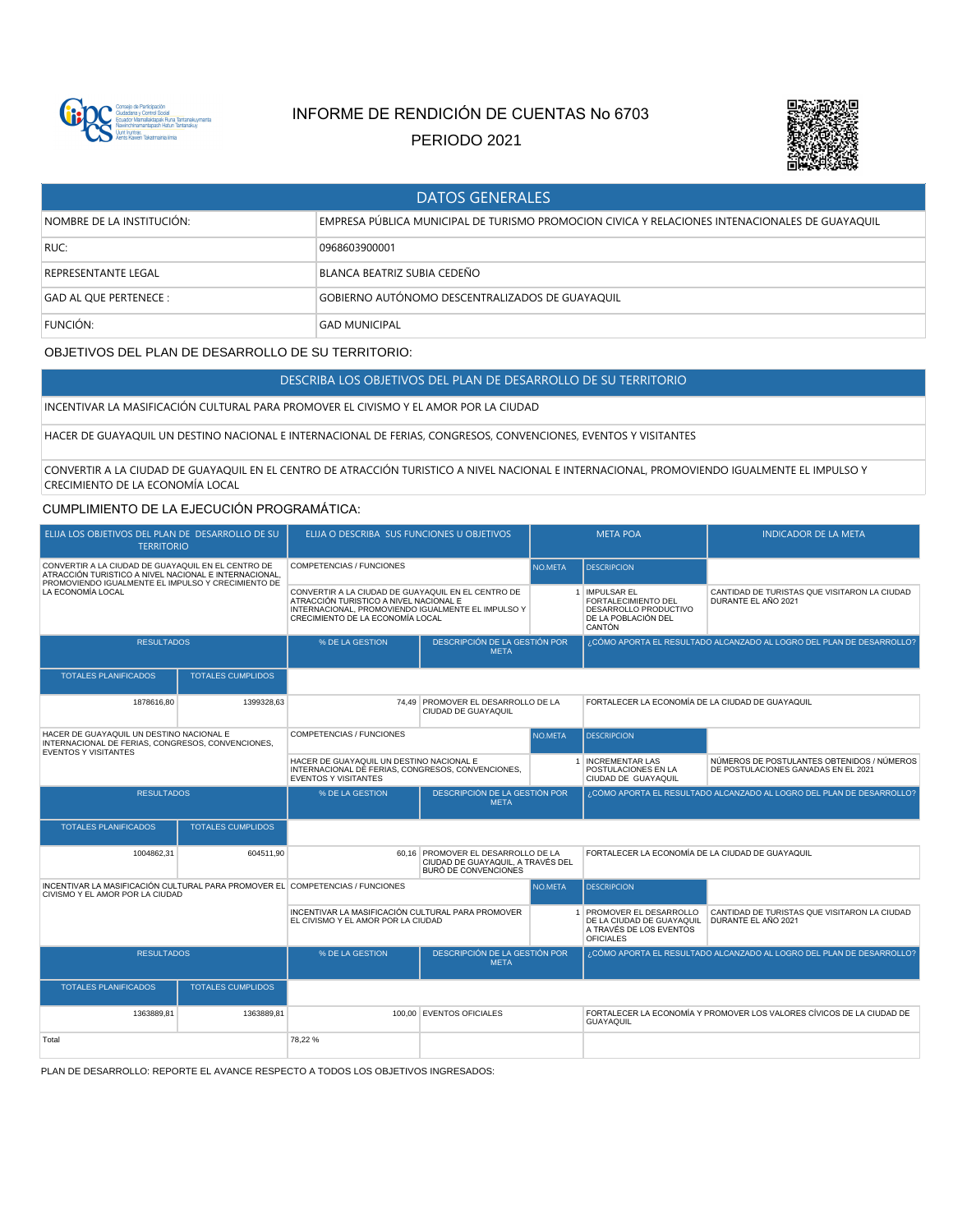| OBJETIVO DEL PLAN DE DESARROLLO                                                                                                                                                        | PORCENTAJE DE AVANCE ACUMULADO<br>DE LA GESTIÓN DEL OBJETIVO | QUÉ NO SE AVANZÓ Y ¿POR QUÉ?                                 |
|----------------------------------------------------------------------------------------------------------------------------------------------------------------------------------------|--------------------------------------------------------------|--------------------------------------------------------------|
| CONVERTIR A LA CIUDAD DE GUAYAQUIL EN EL CENTRO DE<br>ATRACCIÓN TURISTICO A NIVEL NACIONAL E INTERNACIONAL,<br>PROMOVIENDO IGUALMENTE EL IMPULSO Y CRECIMIENTO DE LA<br>ECONOMÍA LOCAL | 74.49 %                                                      | VARIOS PROYECTOS TURÍSTICOS POR DISMINUCIÓN DE PRESUPUESTO   |
| INCENTIVAR LA MASIFICACIÓN CULTURAL PARA PROMOVER EL<br>CIVISMO Y EL AMOR POR LA CIUDAD                                                                                                | 100.00 %                                                     | SE EJECUTÓ LO PLANIFICADO Y ESPERANDO                        |
| HACER DE GUAYAQUIL UN DESTINO NACIONAL E INTERNACIONAL<br>DE FERIAS, CONGRESOS, CONVENCIONES, EVENTOS Y VISITANTES                                                                     | 60,16 %                                                      | VARIOS PROYECTOS ESPECÍFICOS POR RESTRIBUCIÓN DE PRESUPUESTO |

# PLAN DE TRABAJO (OFERTA ELECTORAL)

| DESCRIBA LOS OBJETIVOS/ OFERTAS DEL PLAN DE TRABAJO | <b>DESCRIBA LOS PROGRAMAS /</b><br>PROYECTOS RELACIONADOS CON EL<br>OBJETIVO DEL PLAN DE TRABAJO | PORCENTAJE<br>DE AVANCE | DESCRIBA LOS RESULTADOS ALCANZADOS |
|-----------------------------------------------------|--------------------------------------------------------------------------------------------------|-------------------------|------------------------------------|
| <b>NO APLICA</b>                                    | <b>NO APLICA</b>                                                                                 | 0.00%                   | NO APLICA                          |

FINANCIERA (LOCPCCS Art. 10, LEY DE EMPRESAS PÚBLICAS ART. 45 SISTEMAS DE INFORMACIÓN):

BALANCE GENERAL

| <b>ACTIVO</b> | <b>PASIVO</b> | <b>PATRIMONIO</b> | LINK AL MEDIO DE VERIFICACIÓN PUBLICADO EN LA PÁG. WEB DE LA INSTITUCIÓN |
|---------------|---------------|-------------------|--------------------------------------------------------------------------|
| \$2220356.05  | \$334116.12   | \$1886239.93      | http://guayaquilturismoep.gob.ec/transparencia                           |

## CUMPLIMIENTO DE LA EJECUCIÓN PRESUPUESTARIA:

| <b>TIPO</b>           | <b>DESCRIPCIÓN</b>                                              | <b>PRESUPUESTO</b><br><b>PLANIFICADO</b> | <b>PRESUPUESTO</b><br><b>EJECUTADO</b> | <b>CUMPLIMIENTO DE LA</b><br><b>GESTIÓN</b> | LINK AL MEDIO DE VERIFICACIÓN PUBLICADO EN LA<br>PÁG. WEB DE LA INSTITUCIÓN |
|-----------------------|-----------------------------------------------------------------|------------------------------------------|----------------------------------------|---------------------------------------------|-----------------------------------------------------------------------------|
| AREA                  | <b>PRENSA</b>                                                   | \$486410.67                              | \$344987.00                            | 70,93 %                                     | https://guayaquilturismoep.gob.ec/transpare<br>ncia                         |
| AREA                  | PROMOCIÓN CÍVICA                                                | \$1363889,81                             | \$1363889,81                           | 100,00 %                                    | https://quayaquilturismoep.gob.ec/transpare<br>ncia                         |
| AREA                  | <b>TURISMO</b>                                                  | \$1392206.13                             | \$1054341.63                           | 75,73 %                                     | https://guayaquilturismoep.gob.ec/transpare<br>ncia                         |
| AREA                  | <b>BURÓ DE CONVENCIONES Y</b><br><b>VISITANTES DE GUAYAQUIL</b> | \$1004862.31                             | \$604511.90                            | 60,16 %                                     | https://quayaquilturismoep.gob.ec/transpare<br>ncia                         |
| PROGRAMA Y/O PROYECTO | INVERSIÓN IVA                                                   | \$409662,74                              | \$160581,47                            | 39,20 %                                     | https://quayaquilturismoep.gob.ec/transpare<br>ncia                         |
| PROGRAMA Y/O PROYECTO | CUENTAS POR PAGAR AÑO 2020                                      | \$645077.07                              | \$644537.60                            | 99,92 %                                     | https://quayaquilturismoep.gob.ec/transpare<br>ncia                         |
|                       | TOTAL % CUMPLIMIENTO DE LA GESTIÓN:                             | \$5302108.73                             | \$4172849.41                           | 100 %                                       |                                                                             |

PRESUPUESTO INSTITUCIONAL:

| <b>TOTAL DE PRESUPUESTO</b><br>INSTITUCIONAL CODIFICADO " | <b>GASTO CORRIENTE PLANIFICADO</b> | <b>GASTO CORRIENTE</b><br><b>EJECUTADO</b> | <b>GASTO DE INVERSIÓN</b><br>PLANIFICADO | <b>GASTO DE INVERSIÓN</b><br><b>EJECUTADO</b> | % EJECUCIÓN PRESUPUESTARIA |
|-----------------------------------------------------------|------------------------------------|--------------------------------------------|------------------------------------------|-----------------------------------------------|----------------------------|
| \$6728587.67                                              | \$1426478.34                       | \$1192970.68                               | \$5302109.33                             | \$4172849.41                                  | 79,75 %                    |

CUMPLIMIENTO DE OBLIGACIONES (LOCPCCS Art. 10 NUMERAL 7):

| LABORALES | <b>TRIBUTARIA</b> | LINK AL MEDIO DE VERIFICACIÓN PUBLICADO EN LA PÁG. WEB DE LA INSTITUCIÓN |
|-----------|-------------------|--------------------------------------------------------------------------|
|           |                   | https://guayaquilturismoep.gob.ec/transparencia                          |

IMPLEMENTACIÓN DE POLÍTICAS PÚBLICAS PARA LA IGUALDAD: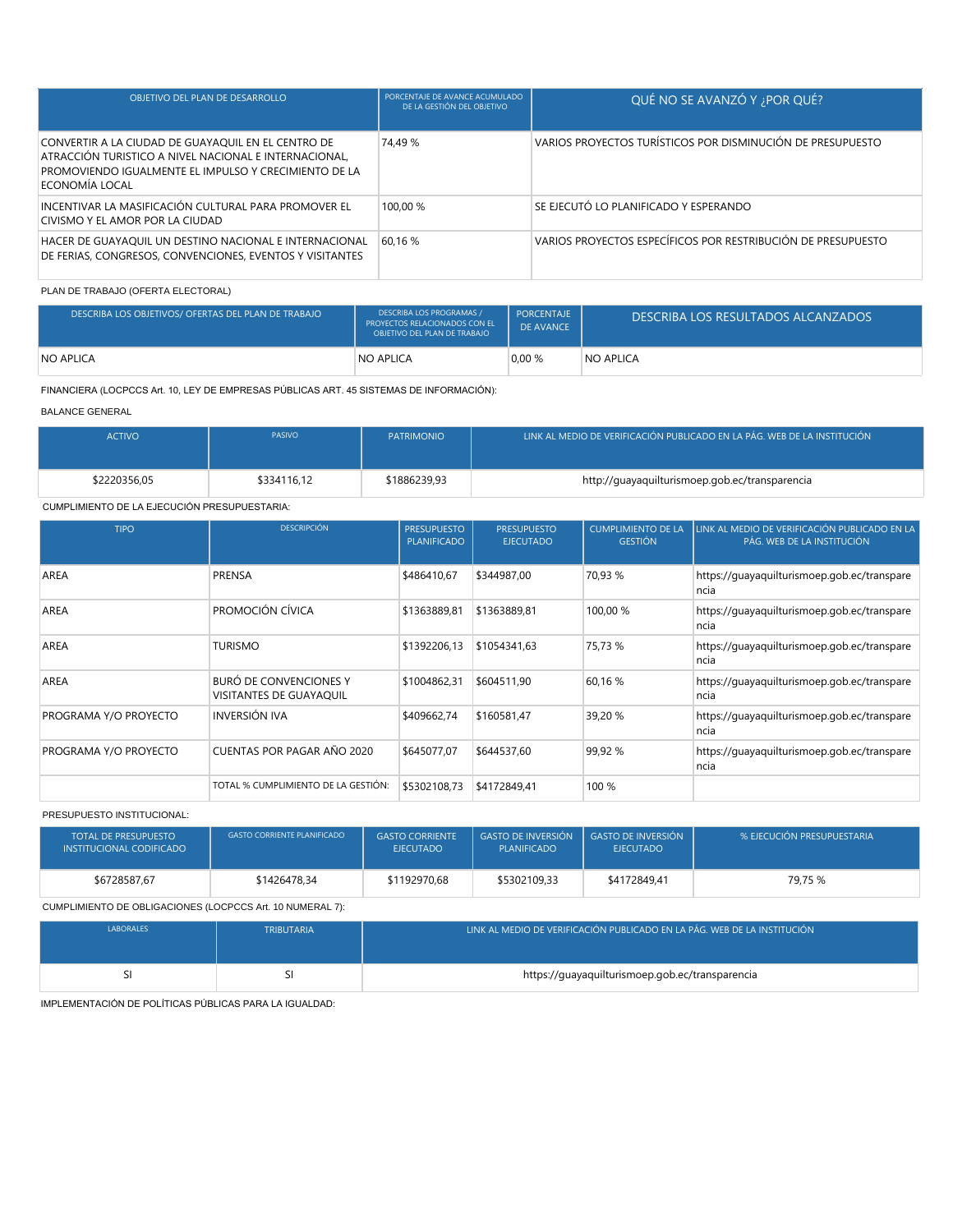| IMPLEMENTACIÓN DE POLÍTICAS PÚBLICAS PARA LA<br><b>IGUALDAD</b> | PONGA SI O NO | DESCRIBA LA POLÍTICA IMPLEMENTADA | <b>DETALLE PRINCIPALES RESULTADOS</b><br><b>OBTENIDOS</b> | <b>EXPLIQUE COMÓ APORTA EL</b><br>RESULTADO AL CUMPLIMIENTO DE LAS<br><b>AGENDAS DE IGUALDAD</b> |
|-----------------------------------------------------------------|---------------|-----------------------------------|-----------------------------------------------------------|--------------------------------------------------------------------------------------------------|
| IMPLEMENTACIÓN DE POLÍTICAS PÚBLICAS<br><b>INTERCULTURALES</b>  | <b>NO</b>     | S/N                               | S/N                                                       | S/N                                                                                              |
| IMPLEMENTACIÓN DE POLÍTICAS PÚBLICAS<br><b>GENERACIONALES</b>   | <b>NO</b>     | S/N                               | S/N                                                       | S/N                                                                                              |
| IMPLEMENTACIÓN DE POLÍTICAS PÚBLICAS<br>DE DISCAPACIDADES       | <b>NO</b>     | S/N                               | S/N                                                       | S/N                                                                                              |
| IMPLEMENTACIÓN DE POLÍTICAS PÚBLICAS<br>DE GÉNERO               | NO.           | S/N                               | S/N                                                       | S/N                                                                                              |
| IMPLEMENTACIÓN DE POLÍTICAS PÚBLICAS<br>DE MOVILIDAD HUMANA     | <b>NO</b>     | S/N                               | S/N                                                       | S/N                                                                                              |

MECANISMOS DE PARTICIPACIÓN CIUDADANA:

| MECANISMOS DE PARTICIPACIÓN<br><b>CIUDADANA</b> | PONGA SI O NO | CUÁNTAS VECES CONVOCÓ<br>AL GAD | QUÉ ACTORES<br><b>PARTICIPARON</b> | <b>DESCRIBA LOS LOGROS</b><br>ALCANZADOS EN EL AÑO | LINK AL MEDIO DE VERIFICACIÓN<br>PUBLICADO EN LA PAG. WEB DE LA<br><b>INSTITUCIÓN</b> |
|-------------------------------------------------|---------------|---------------------------------|------------------------------------|----------------------------------------------------|---------------------------------------------------------------------------------------|
| INSTANCIA DE PARTICIPACIÓN                      | <b>NO</b>     |                                 |                                    |                                                    | <b>NO APLICA</b>                                                                      |
| AUDIENCIA PÚBLICA                               | <b>NO</b>     |                                 |                                    |                                                    | <b>NO APLICA</b>                                                                      |
| <b>CABILDO POPULAR</b>                          | <b>NO</b>     |                                 |                                    |                                                    | <b>NO APLICA</b>                                                                      |
| CONSEJO DE PLANIFICACIÓN LOCAL                  | <b>NO</b>     |                                 |                                    |                                                    | <b>NO APLICA</b>                                                                      |
| SILLA VACÍA                                     | <b>NO</b>     |                                 |                                    |                                                    | <b>NO APLICA</b>                                                                      |
| <b>CONSEJOS CONSULTIVOS</b>                     | <b>NO</b>     |                                 |                                    |                                                    | <b>NO APLICA</b>                                                                      |
| <b>OTROS</b>                                    | <b>NO</b>     |                                 |                                    |                                                    | <b>NO APLICA</b>                                                                      |

### ASAMBLEA CIUDADANA:

| MECANISMOS - ESPACIOS DE<br>PARTICIPACIÓN | <b>EXISTE UNA</b><br>ASAMBLEA<br><b>CIUDADANA EN</b><br>SU TERRITORIO | MECANISMOS DE PARTICIPACIÓN<br><b>CIUDADANA</b> |           | PLANIFICÓ LA<br><b>GESTIÓN DEL</b><br><b>TERRITORIO CON LA</b><br>PARTICIPACIÓN DE<br><b>LA ASAMBLEA</b><br><b>CIUDADANA</b> | ¿EN QUÉ FASES DE LA<br>PLANIFICACIÓN<br><b>PARTICIPARON LAS</b><br>ASAMBLEAS<br>CIUDADANAS Y CÓMO? | <b>OUE ACTORES</b><br><b>PARTICIPARON</b> | <b>DESCRIBA LOS LOGROS</b><br><b>ALCANZADOS EN EL</b><br><b>AÑO</b> |
|-------------------------------------------|-----------------------------------------------------------------------|-------------------------------------------------|-----------|------------------------------------------------------------------------------------------------------------------------------|----------------------------------------------------------------------------------------------------|-------------------------------------------|---------------------------------------------------------------------|
| <b>NO APLICA</b>                          | <b>NO</b>                                                             | <b>NOMBRE</b>                                   | NO APLICA | NO APLICA                                                                                                                    | NO APLICA                                                                                          | NO APLICA                                 | NO APLICA                                                           |
|                                           |                                                                       | <b>EMAIL</b>                                    | NO APLICA |                                                                                                                              |                                                                                                    |                                           |                                                                     |
|                                           |                                                                       | <b>TELEFONO</b>                                 | NO APLICA |                                                                                                                              |                                                                                                    |                                           |                                                                     |

# MECANISMOS DE CONTROL SOCIAL:

| MECANISMOS DE CONTROL SOCIAL GENERADOS POR LA COMUNIDAD | PONGA SI o NO | NÚMERO DE MECANISMOS | LINK AL MEDIO DE VERIFICACIÓN PUBLICADO EN LA PAG. WEB DE LA<br><b>INSTITUCIÓN</b> |
|---------------------------------------------------------|---------------|----------------------|------------------------------------------------------------------------------------|
| VEEDURÍAS CIUDADANAS                                    | <b>NO</b>     | $\Omega$             | NO APLICA                                                                          |
| OBSERVATORIOS CIUDADANOS                                | <b>NO</b>     | $\Omega$             | NO APLICA                                                                          |
| DEFENSORÍAS COMUNITARIAS                                | <b>NO</b>     | $\Omega$             | NO APLICA                                                                          |
| COMITÉS DE USUARIOS DE SERVICIOS                        | <b>NO</b>     | $\Omega$             | NO APLICA                                                                          |
| <b>OTROS</b>                                            | <b>NO</b>     | $\Omega$             | NO APLICA                                                                          |

PROCESO DE RENDICIÓN DE CUENTAS:

FASE 1: Planificación y facilitación del proceso desde la asamblea ciudadana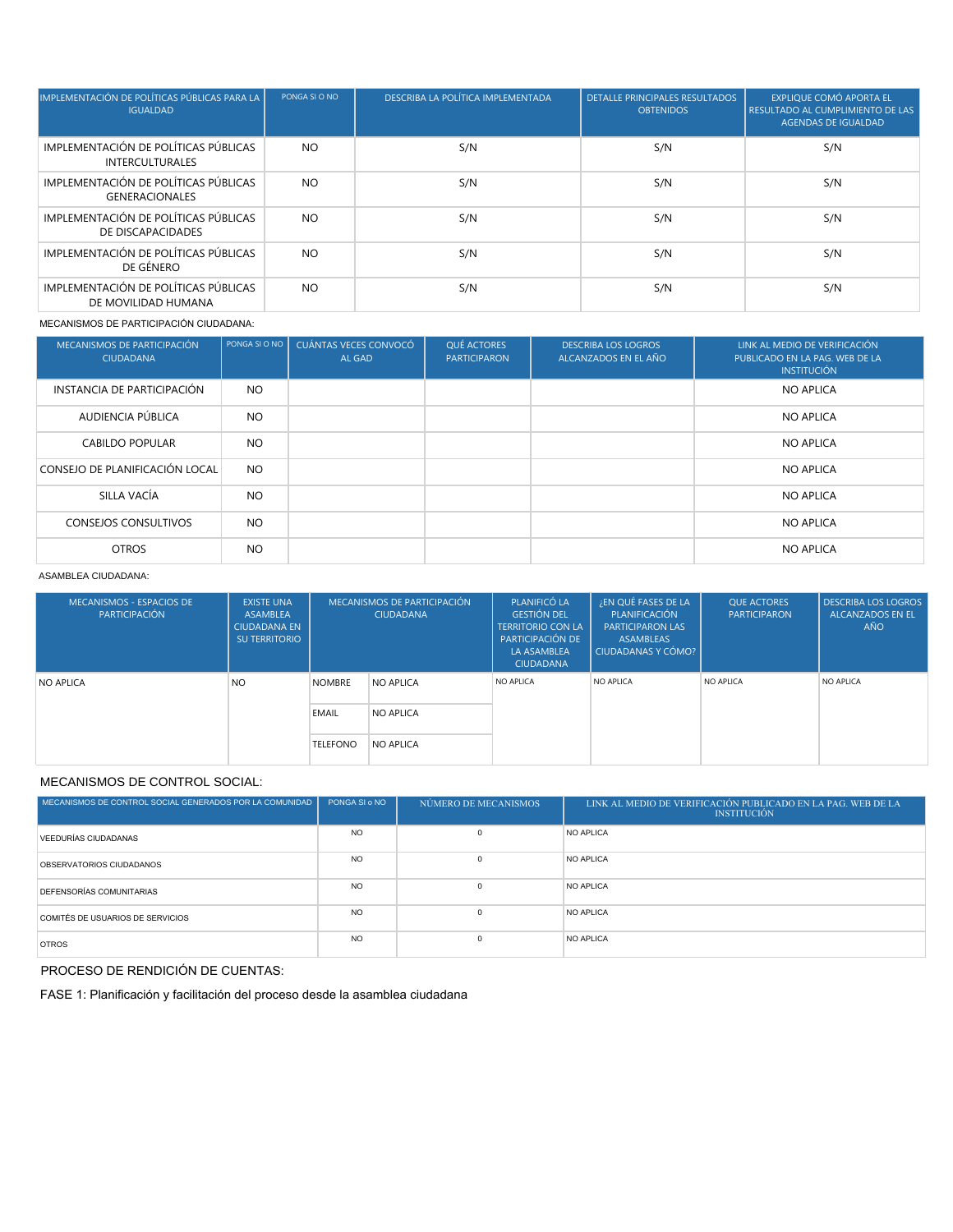| PASOS DEL PROCESO DE RENDICIÓN DE<br><b>CUENTAS</b>                                                                                                                                                                                         | PONGA SI<br>o NO | DESCRIBA LA EJECUCIÓN DE LOS PASOS                                                                                                                                                                                             | LINK AL MEDIO DE VERIFICACIÓN PUBLICADO EN LA<br><b>PAG. WEB DE LA INSTITUCIÓN</b> | <b>OBSERVACIONES</b> |
|---------------------------------------------------------------------------------------------------------------------------------------------------------------------------------------------------------------------------------------------|------------------|--------------------------------------------------------------------------------------------------------------------------------------------------------------------------------------------------------------------------------|------------------------------------------------------------------------------------|----------------------|
| 2. LA INSTANCIA DE PARTICIPACIÓN DEL<br>TERRITORIO Y LA ENTIDAD CREARON EL<br>FOUIPO TÉCNICO MIXTO Y PARITARIO<br>(CIUDADANOS Y AUTORIDADES/TÉCNICOS) QUE<br>SE ENCARGARÁ DE ORGANIZAR Y FACILITAR EL<br><b>PROCESO</b>                     | SI               | LA EMPRESA PÚBLICA MEDIANTE CON ACTA DE<br>DESIGNACION EL EQUIPO TÉCNICO MIXTO CON<br>LOS 4 REPRESENTANTES DE LA CIUDADANÍA                                                                                                    | https://guayaquilturismoep.gob.ec/transparencia                                    |                      |
| 1. LA CIUDADANÍA / ASAMBLEA LOCAL<br>CIUDADANA PRESENTÓ LA LISTA DE TEMAS<br>SOBRE LOS OUE DESEA SER INFORMADA                                                                                                                              | <b>SI</b>        | ASAMBLEA CIUDADANA                                                                                                                                                                                                             | https://guayaquilturismoep.gob.ec/transparencia                                    |                      |
| 3. EL EQUIPO TÉCNICO MIXTO Y PARITARIO<br>(CIUDADANOS Y AUTORIDADES/TÉCNICOS)<br>CONFORMARON 2 SUBCOMISIONES PARA LA<br>IMPLEMENTACIÓN DEL PROCESO: UNA<br>LIDERADA POR LA ENTIDAD Y UNA LIDERADA<br>POR LA CIUDADANÍA / ASAMBLEA CIUDADANA | SI               | ENFOCADOS EN EL POA Y OBJETIVOS<br>ESTRATÉGICOS, SE TRABAJÓ DE MANERA<br>CONJUNTA A FIN DE LLENAR EL FORMULARIO DE<br>RENDICIÓN DE CUENTAS 2021, ESTABLECIDO POR<br>EL CONSEJO DE PARTICIPACIÓN CIUDADANA Y<br>CONTROL SOCIAL. | https://guayaquilturismoep.gob.ec/transparencia                                    |                      |

# FASE 2: Evaluación de la gestión y redacción del informe de la institución

| PASOS DEL PROCESO DE RENDICIÓN DE<br><b>CUENTAS</b>                                                                                                                                                                                                          | <b>PONGA SI</b><br>$0 \text{ NO}$ | DESCRIBA LA EJECUCIÓN DE LOS PASOS                                                    | LINK AL MEDIO DE VERIFICACIÓN PUBLICADO EN LA<br>PAG. WEB DE LA INSTITUCIÓN | <b>OBSERVACIONES</b> |
|--------------------------------------------------------------------------------------------------------------------------------------------------------------------------------------------------------------------------------------------------------------|-----------------------------------|---------------------------------------------------------------------------------------|-----------------------------------------------------------------------------|----------------------|
| 1. LA COMISIÓN LIDERADA POR LA ENTIDAD<br>REALIZÓ LA EVALUACIÓN DE LA GESTIÓN<br><b>INSTITUCIONAL</b>                                                                                                                                                        | SI                                | DURANTE EL DÍA EL 29 DE MARZO DE 2022                                                 | https://guayaquilturismoep.gob.ec/transparencia                             |                      |
| 2. LA COMISIÓN LIDERADA POR LA ENTIDAD<br>REDACTÓ EL INFORME PARA LA CIUDADANÍA.<br>EN EL CUAL RESPONDIÓ LAS DEMANDAS DE LA<br>CIUDADANÍA Y MOSTRÓ AVANCES PARA<br>DISMINUIR BRECHAS DE DESIGUALDAD Y<br>OTRAS DIRIGIDAS A GRUPOS DE ATENCIÓN<br>PRIORITARIA | <sub>SI</sub>                     | <b>INFORME NARRATIVO</b>                                                              | https://guayaquilturismoep.gob.ec/transparencia                             |                      |
| 3. LA COMISIÓN LIDERADA POR LA ENTIDAD<br>LLENÓ EL FORMULARIO DE INFORME DE<br>RENDICIÓN DE CUENTAS ESTABLECIDO POR EL<br><b>CPCCS</b>                                                                                                                       | SI                                | FORMULARIO INFORME PRELIMINAR                                                         | https://guayaquilturismoep.gob.ec/transparencia                             |                      |
| 4. TANTO EL FORMULARIO DE RENDICIÓN DE<br>CUENTAS PARA EL CPCCS, COMO EL INFORME<br>DE RENDICIÓN DE CUENTAS PARA LA<br>CIUDADANÍA FUERON APROBADOS POR LA<br>MÁXIMA AUTORIDAD DE LA ENTIDAD                                                                  | <b>SI</b>                         | DOCUMENTO APROBACIÓN DE INFORME.<br>FORMULARIO Y PRESENTACIÓN DELIBERACIÓN<br>PÚBLICA | https://guayaquilturismoep.gob.ec/transparencia                             |                      |
| 5. LA ENTIDAD ENVIÓ EL INFORME DE<br>RENDICIÓN DE CUENTAS INSTITUCIONAL A LA<br>INSTANCIA DE PARTICIPACIÓN Y A LA<br>ASAMBLEA CIUDADANA                                                                                                                      | NO <sub>1</sub>                   |                                                                                       | <b>NO APLICA</b>                                                            |                      |

# FASE 3: Evaluación ciudadana del informe institucional

| PASOS DEL PROCESO DE RENDICIÓN DE<br><b>CUENTAS</b>                                                                                                                                                                                                                                                                                                                              | <b>PONGA SI</b><br>o NO | <b>DESCRIBA LA EJECUCIÓN DE LOS PASOS</b>                                                                                                                                                                                                                                                                                                                                                                                                                                                                                                                                   | LINK AL MEDIO DE VERIFICACIÓN PUBLICADO EN LA<br>PAG. WEB DE LA INSTITUCIÓN | <b>OBSERVACIONES</b> |
|----------------------------------------------------------------------------------------------------------------------------------------------------------------------------------------------------------------------------------------------------------------------------------------------------------------------------------------------------------------------------------|-------------------------|-----------------------------------------------------------------------------------------------------------------------------------------------------------------------------------------------------------------------------------------------------------------------------------------------------------------------------------------------------------------------------------------------------------------------------------------------------------------------------------------------------------------------------------------------------------------------------|-----------------------------------------------------------------------------|----------------------|
| 1. LA ENTIDAD DIFUNDIÓ EL INFORME DE<br>RENDICIÓN DE CUENTAS A TRAVÉS DE QUÉ<br><b>MEDIOS</b>                                                                                                                                                                                                                                                                                    | <b>SI</b>               | PAG WEB                                                                                                                                                                                                                                                                                                                                                                                                                                                                                                                                                                     | https://guayaquilturismoep.gob.ec/transparencia                             |                      |
| 2. LA ENTIDAD INVITÓ A LA DELIBERACIÓN<br>PÚBLICA Y EVALUACIÓN CIUDADANA DEL<br>INFORME DE RENDICIÓN DE CUENTAS A LOS<br>ACTORES SOCIALES DEL MAPEO DE ACTORES<br>QUE ENTREGÓ LA ASAMBLEA CIUDADANA<br>DELIBERACIÓN PÚBLICA Y EVALUACIÓN<br>CIUDADANA DEL INFORME DE RENDICIÓN DE<br>CUENTAS A LOS ACTORES SOCIALES DEL<br>MAPEO DE ACTORES QUE ENTREGÓ LA<br>ASAMBLEA CIUDADANA | SI                      | CONVOCATORIA A LA CIUDADANÍA EN GENERAL Y<br>EQUIPO TÉCNICO                                                                                                                                                                                                                                                                                                                                                                                                                                                                                                                 | https://guayaquilturismoep.gob.ec/transparencia                             |                      |
| 3. LA DELIBERACIÓN PÚBLICA Y EVALUACIÓN<br>CIUDADANA DEL INFORME INSTITUCIONAL SE<br>REALIZÓ DE FORMA PRESENCIAL REALIZÓ DE<br>FORMA PRESENCIAL Y, ADICIONALMENTE, SE<br>RETRANSMITIÓ EN VIVO. A TRAVÉS DE<br>PLATAFORMAS INTERACTIVAS                                                                                                                                           | SI                      | A FIN DE DAR CUMPLIMIENTO A LO DISPUESTO EN https://guayaquilturismoep.gob.ec/transparencia<br>LA RESOLUCIÓN NO. CPCCS-PLE-SG-069-2021-476,<br>EMITIDA POR EL CONSEJO DE PARTICIPACIÓN<br>CIUDADANA Y CONTROL SOCIAL. INVITA A LA<br>CIUDADANÍA EN GENERAL. PARA PARTICIPAR EN<br>LA DELIBERACIÓN PÚBLICA Y EVALUACIÓN<br>CIUDADANA DEL INFORME INSTITUCIONAL, DEL<br>PROCESO DE RENDICIÓN DE CUENTAS DEL AÑO<br>2021. P. SE LLEVÓ A CABO LA DELIBERACIÓN<br>PÚBLICA EL Jueves, 28 de abril A LAS 11h30 EN EL<br>SALÓN ELOY ALFARO (Centro de Convenciones de<br>Guayaquil) |                                                                             |                      |
| 4. LA ASAMBLEA CIUDADANA / CIUDADANÍA<br>CONTÓ CON UN TIEMPO DE EXPOSICIÓN EN LA<br>AGENDA DE LA DELIBERACIÓN PÚBLICA Y<br>EVALUACIÓN CIUDADANA DEL INFORME DE<br>RENDICIÓN DE CUENTAS DE LA ENTIDAD                                                                                                                                                                             | <b>SI</b>               | 1 hora - 2 horas                                                                                                                                                                                                                                                                                                                                                                                                                                                                                                                                                            | https://guayaquilturismoep.gob.ec/transparencia                             |                      |
| 5. UNA VEZ QUE LA ASAMBLEA CIUDADANA /<br>CIUDADANÍA PRESENTÓ SUS OPINIONES, LA<br>MÁXIMA AUTORIDAD DE LA ENTIDAD EXPUSO<br>SU INFORME DE RENDICIÓN DE CUENTAS                                                                                                                                                                                                                   | <b>SI</b>               | PRESENTACIÓN POWER POINT DE LA RENDICIÓN<br>DE CUENTAS PERIODO 2021 PARA LA<br>DELIBERACIÓN PÚBLICA                                                                                                                                                                                                                                                                                                                                                                                                                                                                         | https://guayaquilturismoep.gob.ec/transparencia                             |                      |
| 6. EN LA DELIBERACIÓN PÚBLICA DE<br>RENDICIÓN DE CUENTAS. LA MÁXIMA<br>AUTORIDAD DE LA ENTIDAD RESPONDIÓ LAS<br><b>DEMANDAS CIUDADANAS</b>                                                                                                                                                                                                                                       | <b>SI</b>               | INTERACCIÓN CON LA CIUDADANÍA                                                                                                                                                                                                                                                                                                                                                                                                                                                                                                                                               | https://guayaquilturismoep.gob.ec/transparencia                             |                      |
| 7. EN LA DELIBERACIÓN PÚBLICA DE<br>RENDICIÓN DE CUENTAS SE REALIZARON<br>MESAS DE TRABAJO O COMISIONES PARA QUE<br>LOS CIUDADANOS Y CIUDADANAS DEBATAN Y<br>ELABOREN LAS RECOMENDACIONES PARA<br>MEJORAR LA GESTIÓN DE LA ENTIDAD                                                                                                                                               | <b>NO</b>               | S/N                                                                                                                                                                                                                                                                                                                                                                                                                                                                                                                                                                         | https://guayaquilturismoep.gob.ec/transparencia                             |                      |
| 8. LA COMISIÓN LIDERADA POR LA CIUDADANÍA NO<br>- RECOGIÓ LAS SUGERENCIAS CIUDADANAS DE<br>CADA MESA QUE SE PRESENTARON EN<br>PLENARIA                                                                                                                                                                                                                                           |                         | S/N                                                                                                                                                                                                                                                                                                                                                                                                                                                                                                                                                                         | https://guayaquilturismoep.gob.ec/transparencia                             |                      |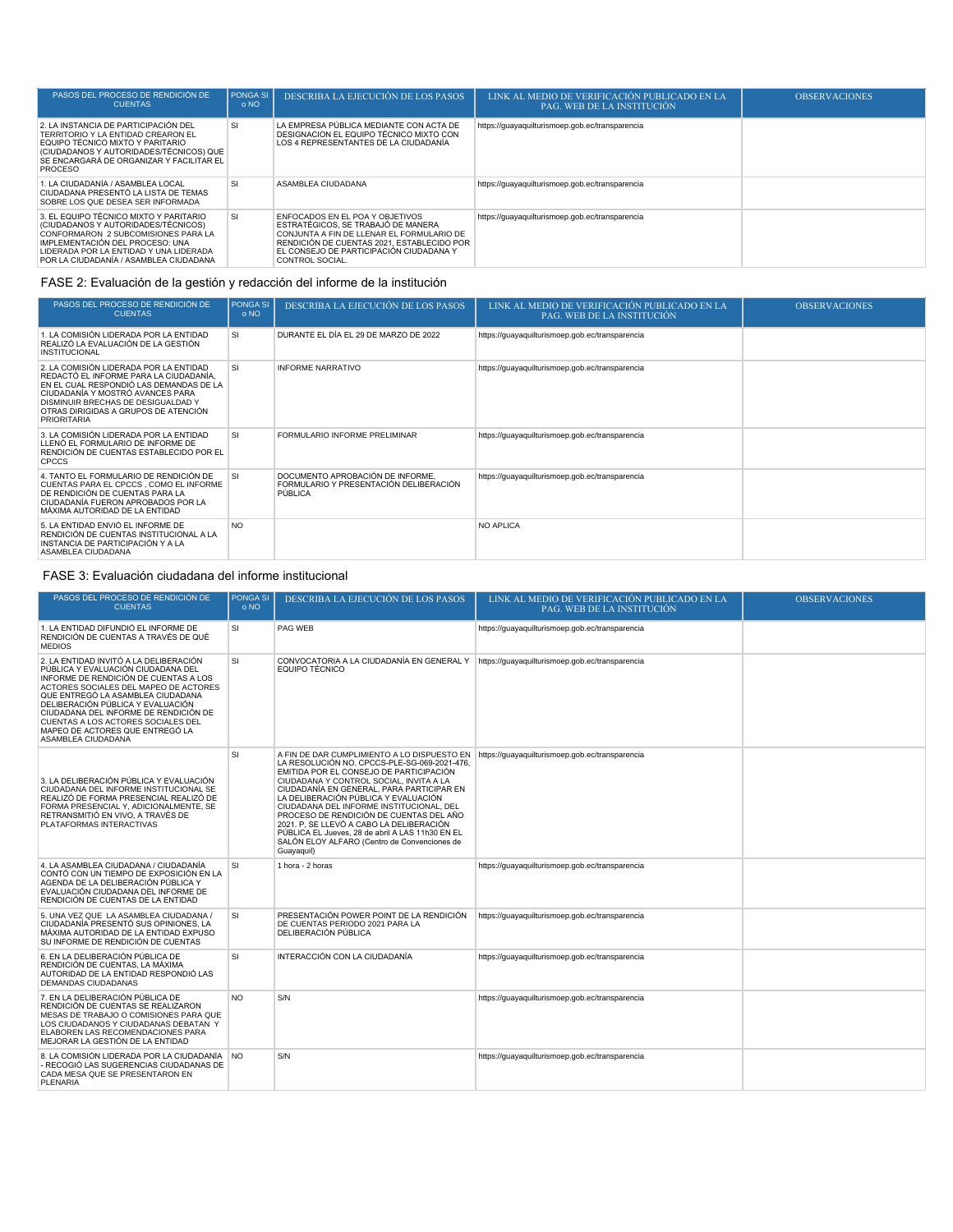FASE 4: Incorporación de la opinión ciudadana, retroalimentación y seguimiento.

| PASOS DEL PROCESO DE RENDICIÓN DE<br><b>CUENTAS</b>                                                                                                           | PONGA SI<br>o NO | DESCRIBA LA EJECUCIÓN DE LOS PASOS | LINK AL MEDIO DE VERIFICACIÓN PUBLICADO EN LA<br><b>PAG. WEB DE LA INSTITUCIÓN</b> | <b>OBSERVACIONES</b> |
|---------------------------------------------------------------------------------------------------------------------------------------------------------------|------------------|------------------------------------|------------------------------------------------------------------------------------|----------------------|
| 1. LA ENTIDAD ELABORÓ UN PLAN DE TRABAJO NO<br>PARA INCORPORAR LAS SUGERENCIAS<br>CIUDADANAS EN SU GESTIÓN                                                    |                  | S/N                                | NO APLICA                                                                          |                      |
| 2. LA ENTIDAD ENTREGÓ EL PLAN DE TRABAJO NO<br>A LA ASAMBLEA CIUDADANA, AL CONSEJO DE<br>PLANIFICACIÓN Y A LA INSTANCIA DE<br>PARTICIPACIÓN PARA SU MONITOREO |                  | S/N                                | NO APLICA                                                                          |                      |

## DATOS DE LA DELIBERACIÓN PÚBLICA Y EVALUACIÓN CIUDADANA DE RENDICIÓN DE CUENTAS:

| Fecha en que se realizó la<br>deliberación pública y evaluación  <br>ciudadana de rendición de<br>cuentas: | N° DE USUARIOS | <b>GÉNERO</b> |                 |              |                 | NACIONALIDADES O PUEBLOS |       |                 |                        |
|------------------------------------------------------------------------------------------------------------|----------------|---------------|-----------------|--------------|-----------------|--------------------------|-------|-----------------|------------------------|
|                                                                                                            |                | MASCULINO     | <b>FEMENINO</b> | <b>GLBTI</b> | <b>MONTUBIO</b> | <b>MESTIZO</b>           | CHOLO | <b>INDIGENA</b> | <b>AFROECUATORIANO</b> |
| 28/04/2022                                                                                                 | 53             | 23            | 30              |              |                 | 53                       |       |                 | <sup>n</sup>           |

DESCRIBA LAS SUGERENCIAS CIUDADANAS PLANTEADAS A LA GESTIÓN DEL GAD EN LA DELIBERACIÓN PÚBLICA Y EVALUACIÓN CIUDADANA

| ENLISTE LAS DEMANDAS PLANTEADAS POR LA ASAMBLEA<br>CIUDADANA / CIUDADANÍA | CIUDADANA / CIUDADANÍA ¿SE TRANSFORMÓ EN COMPROMISO EN LA<br>DELIBERACIÓN PÚBLICA DE RENDICIÓN DE CUENTAS? | LINK AL MEDIO DE VERIFICACIÓN |  |  |
|---------------------------------------------------------------------------|------------------------------------------------------------------------------------------------------------|-------------------------------|--|--|
|                                                                           | NC                                                                                                         | http://                       |  |  |

### CUMPLIMIENTO DEL PLAN DE SUGERENCIAS CIUDADANAS DEL AÑO ANTERIOR IMPLEMENTADAS EN LA GESTIÓN INSTITUCIONAL

| SUGERENCIA DE LA COMUNIDAD | RESULTADOS DE LA IMPLEMENTACIÓN DE LA<br>SUGERENCIA CIUDADANA | PORCENTAJE DE AVANCE DE LA<br>IMPLEMENTACIÓN | LINK AL MEDIO DE VERIFICACIÓN (Acta de la deliberación pública firmada<br>por los<br>delegados de la Asamblea / ciudadanía) |
|----------------------------|---------------------------------------------------------------|----------------------------------------------|-----------------------------------------------------------------------------------------------------------------------------|
| NO APLICA                  | <b>NO APLICA</b>                                              | 0.00                                         | http:/https://guayaquilturismoep.gob.ec/transparencia                                                                       |

#### DIFUSIÓN Y COMUNICACIÓN DE LA GESTIÓN INSTITUCIONAL:

| <b>MEDIOS DE</b><br><b>VERIFICACIÓN</b> | No. DE<br><b>MEDIOS</b> | PORCENTAJE DEL PPTO. DEL<br>PAUTAJE QUE SE DESTINO A<br>MEDIOS LOCALES Y REGIONALES | PORCENTAJE DEL PPTO.<br>DEL PAUTAJE OUE SE<br><b>DESTINÓ A MEDIOS</b><br><b>NACIONAL</b> | PORCENTAJE DEL PPTO DEL<br>PAUTAJE QUE SE DESTINO A<br><b>MEDIOS INTERNACIONALES</b> | LINK AL MEDIO DE<br>VERIFICACIÓN PUBLICADO EN<br>LA PAG. WEB DE LA<br><b>INSTITUCIÓN</b> | <b>NOMBRE DE LA RADIO</b>                                                                                                                                                                  | <b>MONTO</b> | <b>MINUTOS</b> |
|-----------------------------------------|-------------------------|-------------------------------------------------------------------------------------|------------------------------------------------------------------------------------------|--------------------------------------------------------------------------------------|------------------------------------------------------------------------------------------|--------------------------------------------------------------------------------------------------------------------------------------------------------------------------------------------|--------------|----------------|
| Radio                                   | 0.00                    | 0.00%                                                                               | 0.00%                                                                                    | 0.00%                                                                                | NO APLICA                                                                                |                                                                                                                                                                                            |              |                |
| Prensa                                  | 9.00                    | 100,00%                                                                             | 100,00 %                                                                                 | 100,00 %                                                                             | https://guayaquilturismoep.gob.ec<br>/transparencia                                      | DIFUSIÓN DE GUAYAQUIL A<br>TRAVÉS DE LA MARCA GEMD<br>EN LOS EVENTOS<br>CICLURRUTA GUAYAQUIL 3                                                                                             | \$9000.00    | 15             |
| Televisión                              | 0.00                    | 0.00%                                                                               | 0.00%                                                                                    | 0.00%                                                                                | <b>NO APLICA</b>                                                                         |                                                                                                                                                                                            |              |                |
| Medios digitales                        | 5.00                    | 100.00%                                                                             | 100.00%                                                                                  | 100,00 %                                                                             | https://guayaquilturismoep.gob.ec<br>/transparencia                                      | CONTRATACIÓN CON DIARIO<br><b>EXPRESO PARA LA</b><br>PUBLICACIÓN DE MEDIO<br>IMPRESO Y DIGITAL DE LA<br>MARCA CIVICO TURISTICA<br>GUAYAQUIL ES MI DESTINO<br>POR ESPECIAL DE FIN DE<br>AÑO | \$2500,00    | 15             |

TRANSPARENCIA Y ACCESO A LA INFORMACIÓN DE LA GESTIÓN INSTITUCIONAL Y DE SU RENDICIÓN DE CUENTAS:

| MECANISMOS ADOPTADOS                                                                                                                                 | PONGA SLO NO | LINK AL MEDIO DE VERIFICACIÓN PUBLICADO EN LA PÁG. WEB DE LA INSTITUCIÓN |
|------------------------------------------------------------------------------------------------------------------------------------------------------|--------------|--------------------------------------------------------------------------|
| PUBLICACIÓN EN LA PÁG. WEB DE LOS CONTENIDOS ESTABLECIDOS EN EL ART. 7 DE LA LOTAIP                                                                  |              | https://guayaquilturismoep.gob.ec/transparencia                          |
| PUBLICACIÓN EN LA PÁG. WEB DEL INFORME DE RENDICIÓN DE CUENTAS Y SUS MEDIOS DE<br>VERIFICACIÓN ESTABLECIDOS EN EL LITERAL M. DEL ART. 7 DE LA LOTAIP |              | https://guayaquilturismoep.gob.ec/transparencia                          |

PROCESOS DE CONTRATACIÓN Y COMPRAS PÚBLICAS DE BIENES Y SERVICIOS:

| TIPO DE CONTRATACIÓN |                          | <b>ESTADO ACTUAL</b>    | LINK AL MEDIO DE VERIFICACIÓN PUBLICADO EN LA PAG. WEB DE<br>LA INSTITUCIÓN |                                |                                                 |
|----------------------|--------------------------|-------------------------|-----------------------------------------------------------------------------|--------------------------------|-------------------------------------------------|
| CATÁLOGO ELECTRÓNICO | Número Total Adjudicados | Valor Total Adjudicados | Número Total Finalizados                                                    | <b>Valor Total Finalizados</b> |                                                 |
|                      | \$3,00                   | \$86.20                 | \$3,00                                                                      | \$2,379.51                     | https://quayaquilturismoep.gob.ec/transparencia |
| CONTRATACIÓN DIRECTA | Número Total Adjudicados | Valor Total Adjudicados | Número Total Finalizados                                                    | Valor Total Finalizados        |                                                 |
|                      | \$6,00                   | \$231.050.00            | \$2,00                                                                      | \$20,100.00                    | https://guayaquilturismoep.gob.ec/transparencia |
| ÍNFIMA CUANTÍA       | Número Total Adjudicados | Valor Total Adjudicados | Número Total Finalizados                                                    | <b>Valor Total Finalizados</b> |                                                 |